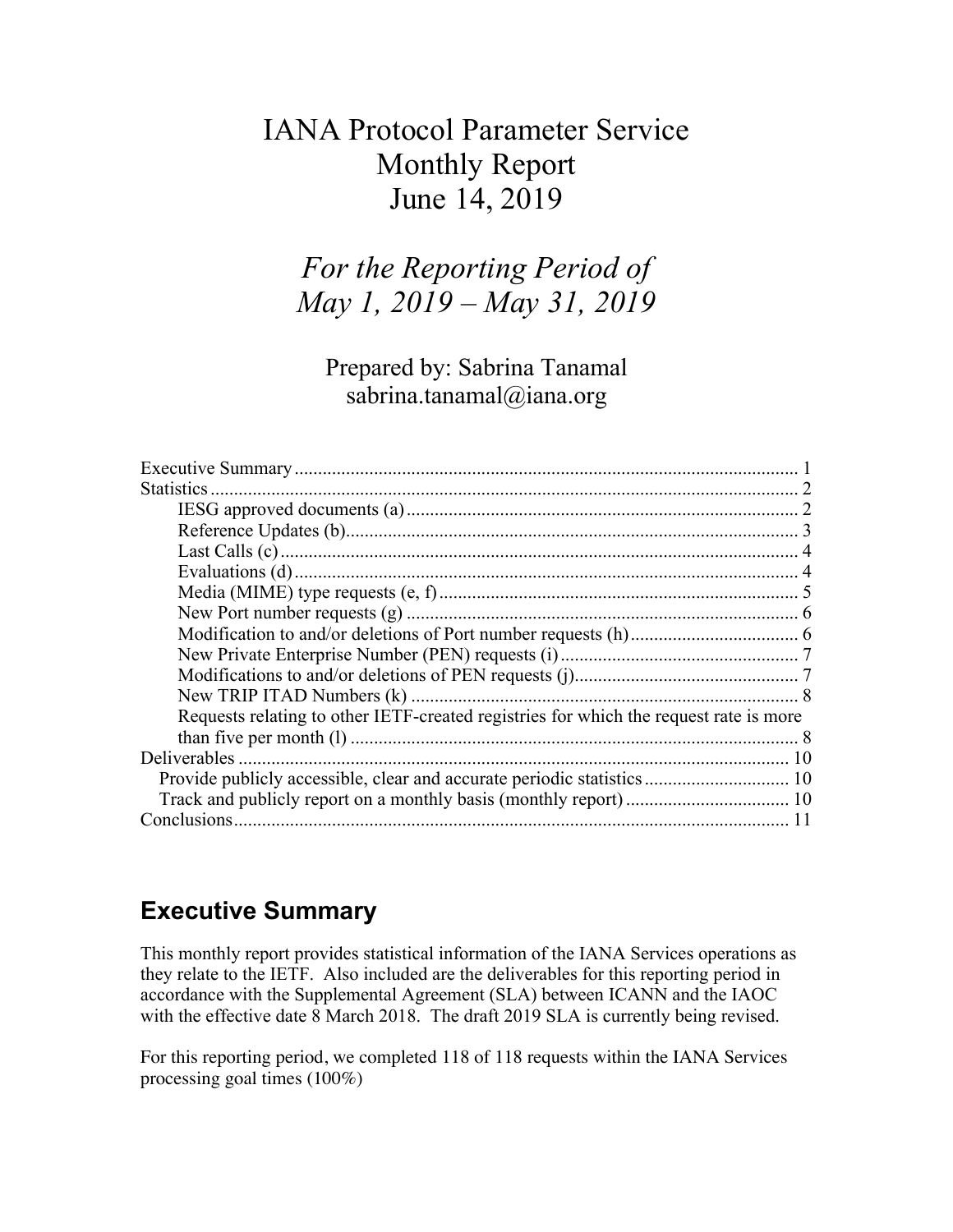# **Statistics**

As outlined in the IETF–IANA SLA, ICANN is tasked with collecting and reporting on IETF-related statistics. ICANN has sub-contracted with its affiliate Public Technical Identifiers (PTI) to perform the IANA Services on its behalf and consistent with the SLA.

Below you will find the list of statistics as requested by the SLA, a description of what queue's statistics are being provided to fulfill that deliverable and an analysis of the data for each queue. The actual charts representing the data can be found at http://www.iana.org/reporting-and-stats/index.html.

This month's statistics were generated through running scripts against a ticketing system log database. The charts were generated using java program using Jfreechart library.

The following types of charts have been defined for each queue for the reporting year 2019:

- Month to month comparison histogram of requests created/closed/open
- Month to month comparison histogram of age groups of closed tickets
- This month's absolute age of closed requests
- Month to month comparison histogram of age groups of open tickets
- This month's absolute age and current state of open requests
- Month to month comparison of mean, median and standard deviation for processing times of closed tickets
- Histogram for cumulative IETF requests for created/closed/resolved at the end of the reporting period and the year to date

## **IESG approved documents (a)**

*Requests in the "drafts-approval" queue begin at the time the IANA Services Operator receives a notification of an approval or intent to publish a document and end when the RFC-Editor has acknowledged receipt of the notification of completed actions by the IANA Services Operator.*

| <b>QUEUE: DRAFTS-APPROVAL</b>                |           |
|----------------------------------------------|-----------|
| Total closed tickets                         | 19        |
| Tickets with no IANA Registry Actions        |           |
| IANA Services processing time goals met (14) | 19/19     |
| days or less)                                | $(100\%)$ |
| Highest total processing days                | 21        |
| Highest total IANA Processing days           | 11        |
| Total open tickets                           |           |
| Highest total processing days to date        |           |
| Highest total IANA Processing days to date   |           |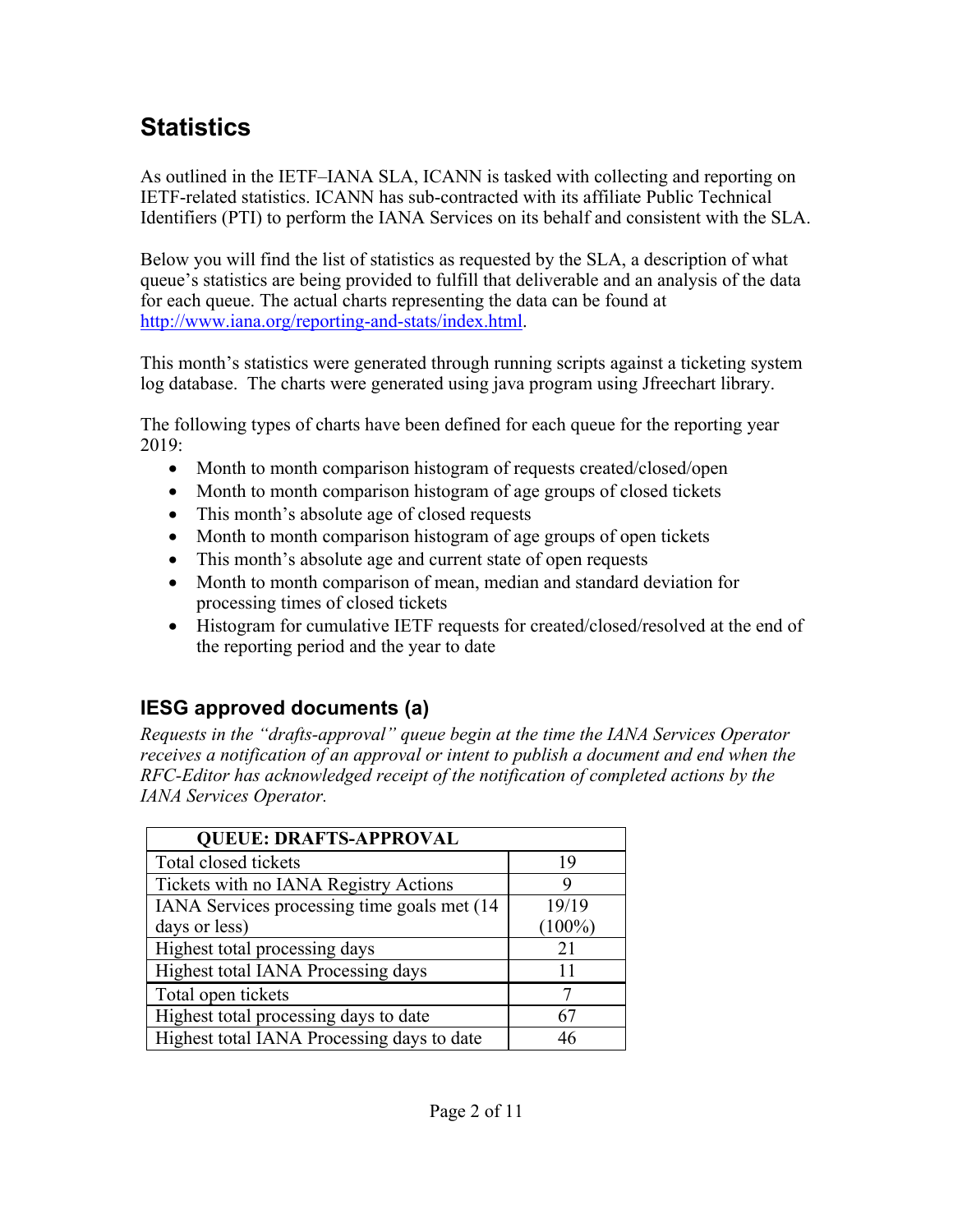Tickets that required more IANA Processing time than the SLA prescribes (14 IANA Processing days or less) or that required more than 60 days of total processing time are described below.

|               | <b>TICKET DETAIL</b> |                |                                              |
|---------------|----------------------|----------------|----------------------------------------------|
| <b>Status</b> | <b>Total Days</b>    | <b>IANA</b>    | Description                                  |
|               |                      | Processing     |                                              |
|               |                      | Days           |                                              |
| <b>OPEN</b>   | 67                   | 46             | This document required the removal of a      |
|               |                      |                | significant amount of information from the   |
|               |                      |                | public registry. Manual review was           |
|               |                      |                | required to make sure the proper             |
|               |                      |                | information remained. Also delay on the      |
|               |                      |                | requester's part.                            |
| <b>OPEN</b>   | 66                   | $\overline{2}$ | Waited for resolution of expert review issue |
|               |                      |                | for registrations required in the document.  |
|               |                      |                | This has been resolved and processing has    |
|               |                      |                | continued.                                   |

## **Reference Updates (b)**

*The requests in the "drafts-update-refs" queue begin at the time the RFC-Editor notifies IANA Services Operator of the RFC number assigned to a document that includes actions in the IANA Considerations section and ends when all references to the document are updated in the Protocol Parameter registries.*

| <b>QUEUE: DRAFTS-UPDATE-REFS</b>           |           |  |  |
|--------------------------------------------|-----------|--|--|
| Total closed tickets                       | 30        |  |  |
| IANA Services processing goals met (7 days | 30/30     |  |  |
| or less)                                   | $(100\%)$ |  |  |
| Highest total processing days              | 22        |  |  |
| Highest total IANA Processing days         |           |  |  |
| Total open tickets                         |           |  |  |
| Highest total processing days to date      |           |  |  |
| Highest total IANA Processing days to date |           |  |  |

Tickets that required more IANA Processing time than the SLA prescribes (7 IANA Processing days or less) or that required more than 60 days of total processing time are described below.

|               |                   | <b>TICKET DETAIL</b>              |             |  |
|---------------|-------------------|-----------------------------------|-------------|--|
| <b>Status</b> | <b>Total Days</b> | <b>IANA</b><br>Processing<br>Davs | Description |  |
| n/a           | n/a               | n/a                               | n/a         |  |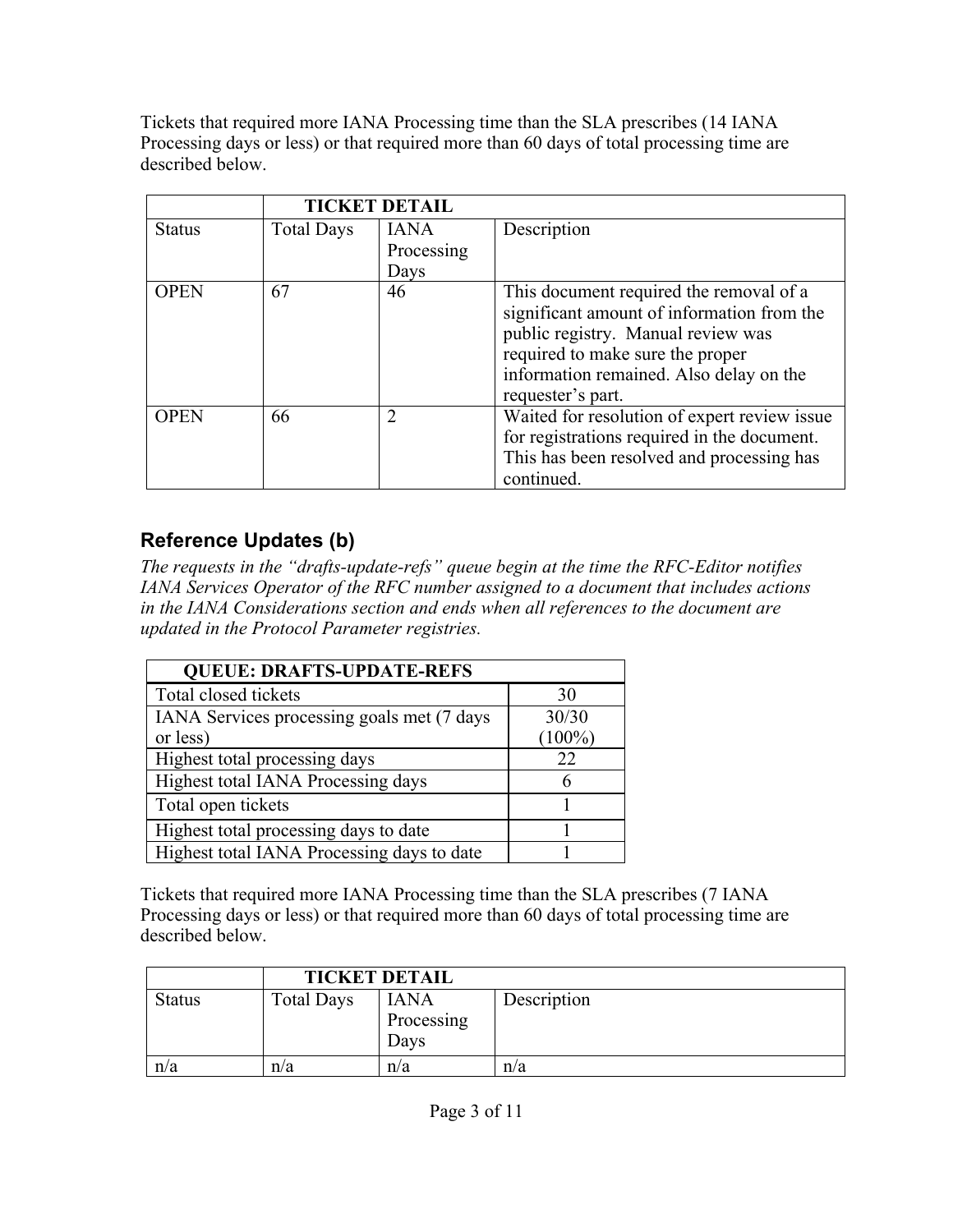## **Last Calls (c)**

*Requests begin at the time the IANA Services Operator receives a notification of Last Call from the IESG and ends with the IANA Services Operator submitting official comments to the IESG. Each request in the statistics represents a separate/individual Last Call, even if the Last Call is being repeated.*

| <b>QUEUE: DRAFTS-LASTCALL</b>           |           |
|-----------------------------------------|-----------|
| Total closed tickets                    |           |
| IANA Services processing goals met (see | 13/13     |
| breakdown)                              | $(100\%)$ |
| Total open tickets                      |           |

| <b>Last Call Time Frame</b> | <b>Total Requests</b> | <b>Completed within time</b><br>goals |
|-----------------------------|-----------------------|---------------------------------------|
| weeks                       |                       |                                       |

Tickets that required more IANA Processing time than the SLA prescribes or that required more than 60 days of total processing time are described below.

|               | <b>TICKET DETAIL</b> |                                   |             |
|---------------|----------------------|-----------------------------------|-------------|
| <b>Status</b> | <b>Total Days</b>    | <b>IANA</b><br>Processing<br>Davs | Description |
| n/a           | n/a                  | n/a                               | n/a         |

## **Evaluations (d)**

*Requests begin at the time the IANA Services Operator receives a notification of Evaluation from the IESG and ends with the IANA Services Operator submitting official comments to the IESG. Each request in the statistics represents a separate/individual Evaluation, even if the Evaluation is being repeated.*

| <b>QUEUE: DRAFTS-EVALUATION</b>                   |           |  |
|---------------------------------------------------|-----------|--|
| Total closed tickets                              | 23        |  |
| <b>IANA</b> Services processing goals met (before | 23/23     |  |
| the telechat)                                     | $(100\%)$ |  |
| Total open tickets                                |           |  |

\*\* For requests triggered by Conflict Reviews, the IANA Services Operator understands the due date to be the day before the telechat during which the document is to be discussed, provided the telechat will take place at least one week from the day the request is received.

Tickets that required more IANA Processing time than the SLA prescribes or that required more than 60 days of total processing time are described below.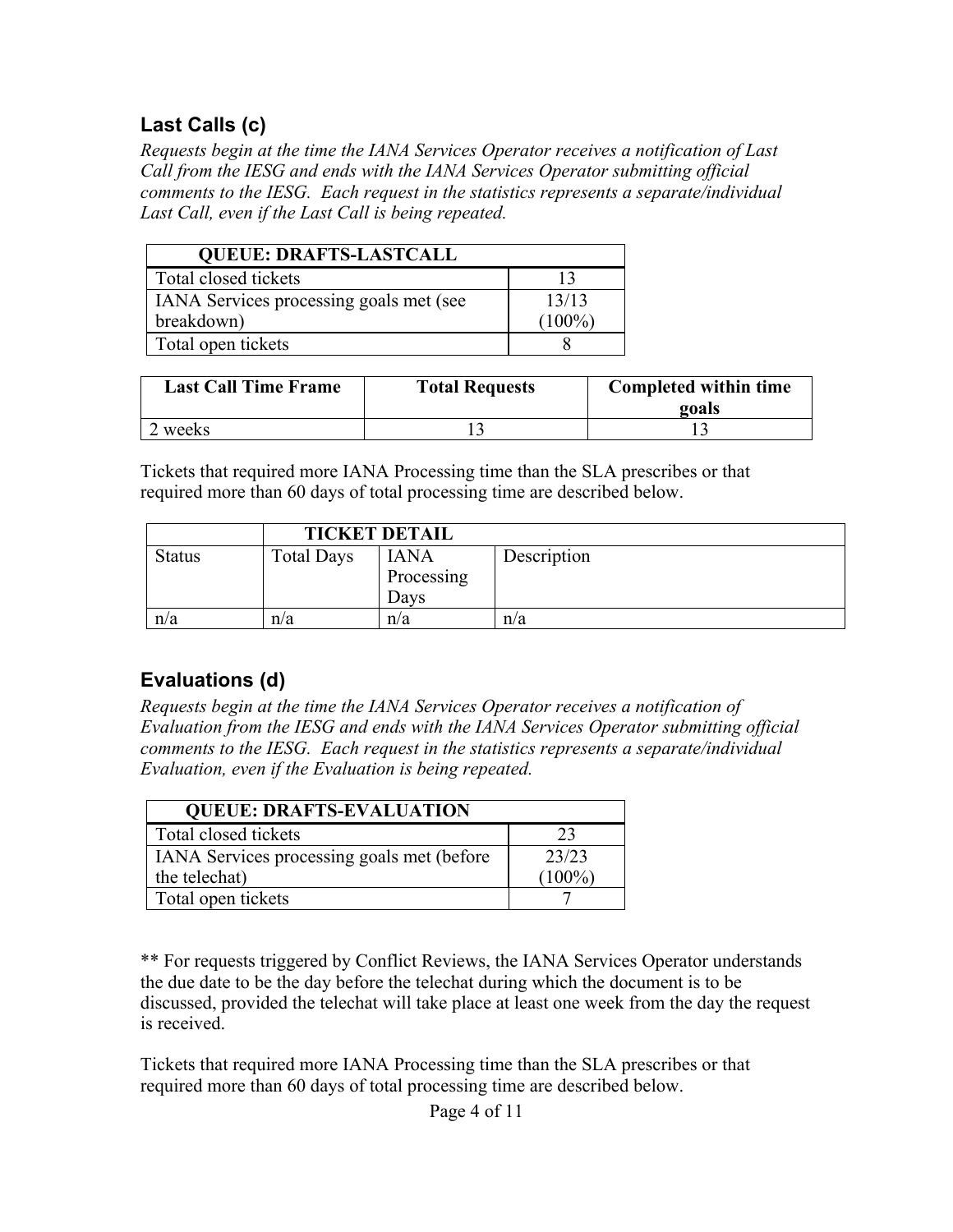|               | <b>TICKET DETAIL</b> |                                   |             |
|---------------|----------------------|-----------------------------------|-------------|
| <b>Status</b> | <b>Total Days</b>    | <b>IANA</b><br>Processing<br>Davs | Description |
| n/a           | n/a                  | n/a                               | n/a         |

#### **Media (MIME) type requests (e, f)**

*The IANA Services Operator receives requests for registration of new Media types. Also received, but rarely, are modification and deletion requests for Media types. All of these are processed in the "iana-mime" queue. These requests begin with the receipt of an application for (or modification/deletion of a Media type and end with the request being resolved with a successful registration, removal or modification. In some cases, the requests are closed due to withdrawal of the request by the requester or via administrative closure, typically due to lack of response from the requester. We understand that MIME Media types are currently referred to as "Media Types." The queue "iana-mime," however, was named prior to this change.*

| <b>QUEUE: IANA-MIME</b>                     |           |
|---------------------------------------------|-----------|
| Total closed tickets                        | 11        |
| IANA Services processing goals met (14 days | 11/11     |
| or less)                                    | $(100\%)$ |
| Highest total processing days               | 117       |
| Highest total IANA Processing days          | 10        |
| Average Expert days                         | 38        |
| Total open tickets                          | 21        |
| Highest total processing days to date       | 131       |
| Highest total IANA Processing days to date  | y         |

Tickets that required more IANA Processing time than the SLA prescribes or that required more than 60 days of total processing time are described below.

|               | <b>TICKET DETAIL</b> |             |                                             |
|---------------|----------------------|-------------|---------------------------------------------|
| <b>Status</b> | <b>Total Days</b>    | <b>IANA</b> | Description                                 |
|               |                      | Processing  |                                             |
|               |                      | Days        |                                             |
| <b>OPEN</b>   | 131                  | 9           | Five ISO/IEC JTC1 requests (most joint      |
|               |                      |             | with ITU-T). Delay primarily on requester's |
|               |                      |             | part.                                       |
| <b>CLOSED</b> | 117                  | 10          | Four ISO/IEC JTC1 requests (most joint      |
|               |                      |             | with ITU-T). Delay primarily on requester's |
|               |                      |             | part.                                       |
| <b>CLOSED</b> | 100                  | 2           | Delay on the part of both expert and        |
|               |                      |             | requester.                                  |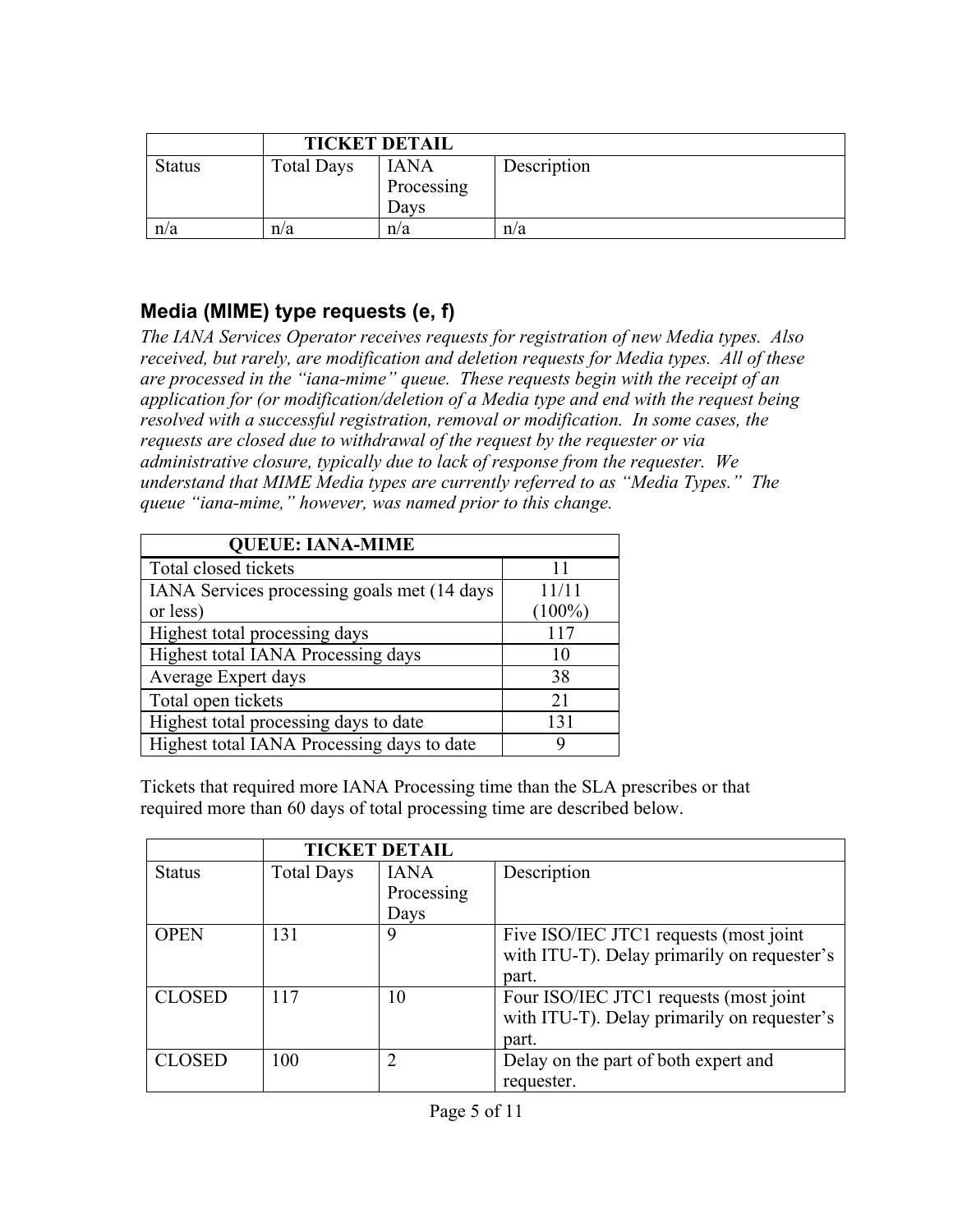| <b>OPEN</b>   | 82              | Delay on requester's part.           |
|---------------|-----------------|--------------------------------------|
| <b>CLOSED</b> | $\mathbf{\tau}$ | Delay on the part of both expert and |
|               |                 | requester.                           |
| <b>OPEN</b>   |                 | Delay on the part of both expert and |
|               |                 | requester.                           |
| CLOSED        | 64              | Delay on requester's part.           |

#### **New Port number requests (g)**

*The IANA Services Operator receives requests for assignment of new user port numbers. These requests are processed in the "iana-ports" queue. Port requests begin with the receipt of an application for a user port number and end with the request being resolved with a successful registration, withdrawn by the requester, or administratively closed.*

| <b>QUEUE: IANA-PORTS</b>                    |              |  |
|---------------------------------------------|--------------|--|
| Total closed tickets                        | 8            |  |
| IANA Services processing goals met (14 days | $8/8$ (100%) |  |
| or less)                                    |              |  |
| Highest total processing days               | 28           |  |
| Highest total IANA Processing days          | 5            |  |
| Average total days                          | Q            |  |
| Average Expert days                         | 5            |  |
| Total open tickets                          |              |  |
| Highest total processing days to date       | 116          |  |
| Highest total IANA Processing days to date  |              |  |

Tickets that required more IANA Processing time than the SLA prescribes or that required more than 60 days of total processing time are described below.

|               | <b>TICKET DETAIL</b> |             |                                      |
|---------------|----------------------|-------------|--------------------------------------|
| <b>Status</b> | <b>Total Days</b>    | <b>IANA</b> | Description                          |
|               |                      | Processing  |                                      |
|               |                      | Days        |                                      |
| <b>OPEN</b>   | l 16                 |             | Delay on the part of both expert and |
|               |                      |             | requester.                           |

#### **Modification to and/or deletions of Port number requests (h)**

*The IANA Services Operator receives requests for modification of existing port numbers. Also received, but are rare, are deletion requests. Both of these are processed in the "port-modifications" queue. These requests begin with the receipt of a modification (or deletion) request and end with the request being resolved with a successful modification (or removal) or closed due to withdrawal or administrative closure.*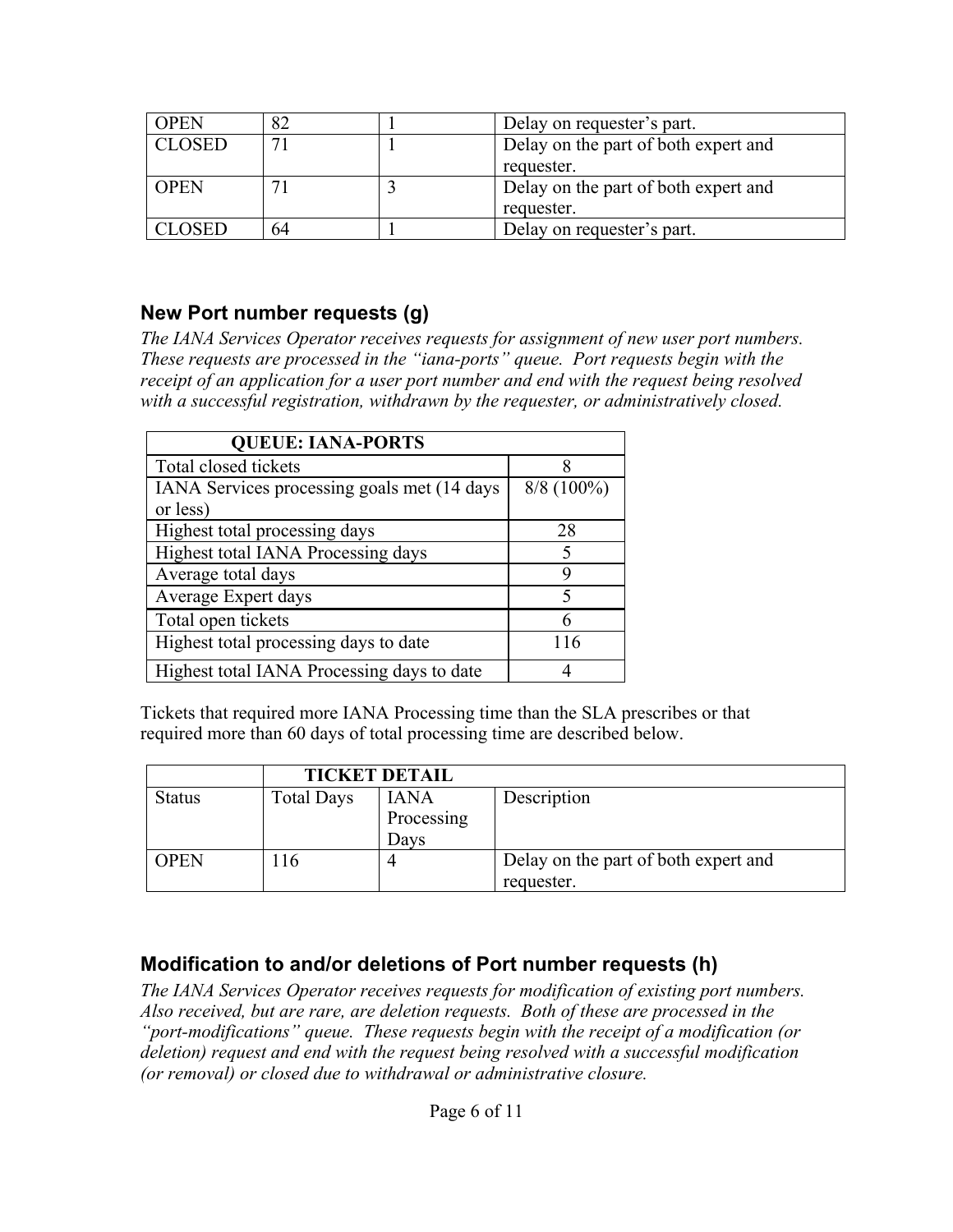| <b>QUEUE: PORT-MODIFICATION</b>              |              |  |  |
|----------------------------------------------|--------------|--|--|
| Total closed tickets                         |              |  |  |
| IANA Services processing goals met (14 days) | $1/1(100\%)$ |  |  |
| or less)                                     |              |  |  |
| Highest total processing days                |              |  |  |
| Highest total IANA Processing days           |              |  |  |
| Total open tickets                           |              |  |  |
| Highest total processing days to date        | n/a          |  |  |
| Highest total IANA Processing days to date   | n/a          |  |  |

Tickets that required more IANA Processing time than the SLA prescribes or that required more than 60 days of total processing time are described below.

|               | <b>TICKET DETAIL</b> |                                   |             |
|---------------|----------------------|-----------------------------------|-------------|
| <b>Status</b> | <b>Total Days</b>    | <b>IANA</b><br>Processing<br>Davs | Description |
| n/a           | n/a                  | n/a                               | n/a         |

#### **New Private Enterprise Number (PEN) requests (i)**

*All PEN (Private Enterprise Numbers) type requests are processed in an automated program that does not go through the IANA Services Operator's ticketing system. The tool includes new, modification and deletion requests. The tool does not yet produce statistics similar to what is available for the other protocol parameter queues.*

| <b>QUEUE: PEN</b>   |  |
|---------------------|--|
| Total PENs assigned |  |

#### **Modifications to and/or deletions of PEN requests (j)**

| <b>QUEUE: PEN-MODIFICATION</b> |  |
|--------------------------------|--|
| Total PENs modified            |  |
| <b>Total PENs deleted</b>      |  |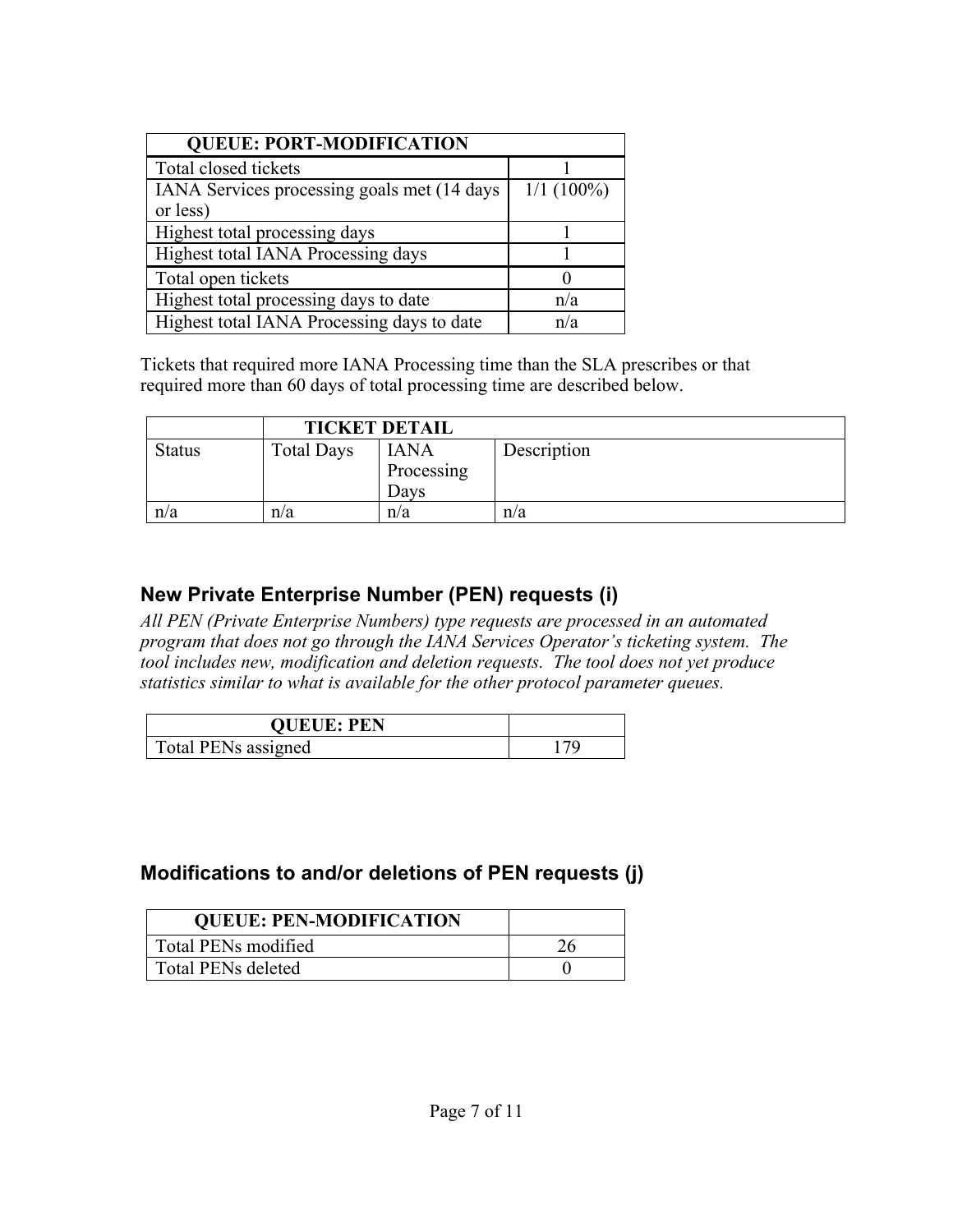## **New TRIP ITAD Numbers (k)**

*The IANA Services Operator receives requests for assignment of new TRIP ITAD numbers. These requests are processed in the "iana-trip" queue. Requests begin with the receipt of an application for a TRIP ITAD number and end with the request being resolved with a successful registration, withdrawn by the requester, or administratively closed.*

| <b>QUEUE: IANA-TRIP</b>                                 |     |
|---------------------------------------------------------|-----|
| Total closed tickets                                    |     |
| IANA Services processing goals met (7 days)<br>or less) | 1/1 |
| Highest total processing days                           |     |
| Highest total IANA Processing days                      |     |
| Total open tickets                                      |     |
| Highest total processing days to date                   | n/a |
| Highest total IANA Processing days to date              | n/a |

Tickets that required more IANA Processing time than the SLA prescribes or that required more than 60 days of total processing time are described below.

|               | <b>TICKET DETAIL</b> |             |             |
|---------------|----------------------|-------------|-------------|
| <b>Status</b> | <b>Total Days</b>    | <b>IANA</b> | Description |
|               |                      | Processing  |             |
|               |                      | Davs        |             |
| n/a           | n/a                  | n/a         | n/a         |

#### **Requests relating to other IETF-created registries for which the request rate is more than five per month (l)**

*For those registries where there are more than 5 requests per month, the IANA Services Operator creates a separate queue for tracking those tickets.* 

| <b>QUEUE: MULTICAST</b>                     |     |  |  |
|---------------------------------------------|-----|--|--|
| Total closed tickets                        |     |  |  |
| IANA Services processing goals met (14 days | n/a |  |  |
| or less)                                    |     |  |  |
| Highest total processing days               | n/a |  |  |
| Highest total IANA Processing days          | n/a |  |  |
| Average Expert days                         | n/a |  |  |
| Total open tickets                          |     |  |  |
| Highest total processing days to date       |     |  |  |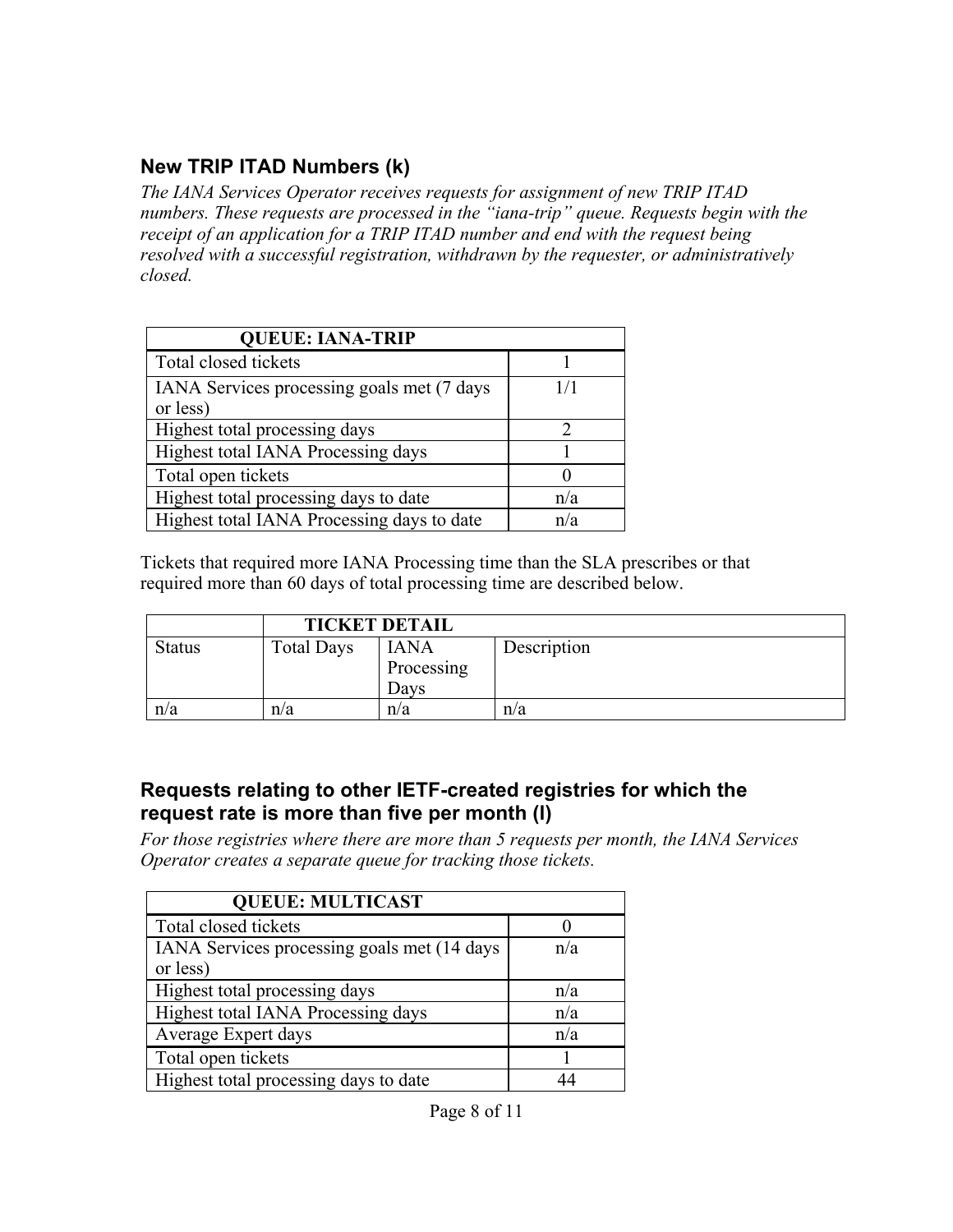| Highest total IANA Processing days to date |  |
|--------------------------------------------|--|
|                                            |  |

Tickets that required more IANA Processing time than the SLA prescribes or that required more than 60 days of total processing time are described below.

|               | <b>TICKET DETAIL</b> |                                   |             |
|---------------|----------------------|-----------------------------------|-------------|
| <b>Status</b> | <b>Total Days</b>    | <b>IANA</b><br>Processing<br>Davs | Description |
| n/a           | n/a                  | n/a                               | n/a         |

*Note: The IANA-PROT-PARAM queue is for miscellaneous requests that are not processed in a separate queue due to the lack of volume for any one type of request. These requests can require the first-come first-served policy, expert review, IESG approval or another review method. In the SLA, processing goals are determined by the type of request. However, for this queue there is no separation of request type.*

| <b>QUEUE: IANA-PROT-PARAM</b>               |           |
|---------------------------------------------|-----------|
| Total closed tickets                        | 12        |
| IANA Services processing time goals met     | 12/12     |
| (see breakdown below)                       | $(100\%)$ |
| Highest total processing days               | 66        |
| Highest total IANA Processing days          |           |
| FCFS Completed within goal time (7 IANA)    | 6/6       |
| Processing days or less)                    |           |
| Expert Review/Specification Required within | 6/6       |
| goal time (14 IANA Processing days or less) |           |
| Early Allocation completed within goal time | n/a       |
| (14 IANA Processing days or less)           |           |
|                                             |           |
| IESG Approval completed within goal time    | n/a       |
| (14 IANA Processing days or less)           |           |
|                                             |           |
| Admin closed/Withdrawn                      | 0         |
|                                             |           |
| Total open tickets                          | 7         |
| Highest total processing days to date       | 82        |
| Highest total IANA Processing days to date  | 5         |

Tickets that required more IANA Processing time than the SLA prescribes or that required more than 60 days of total processing time are described below.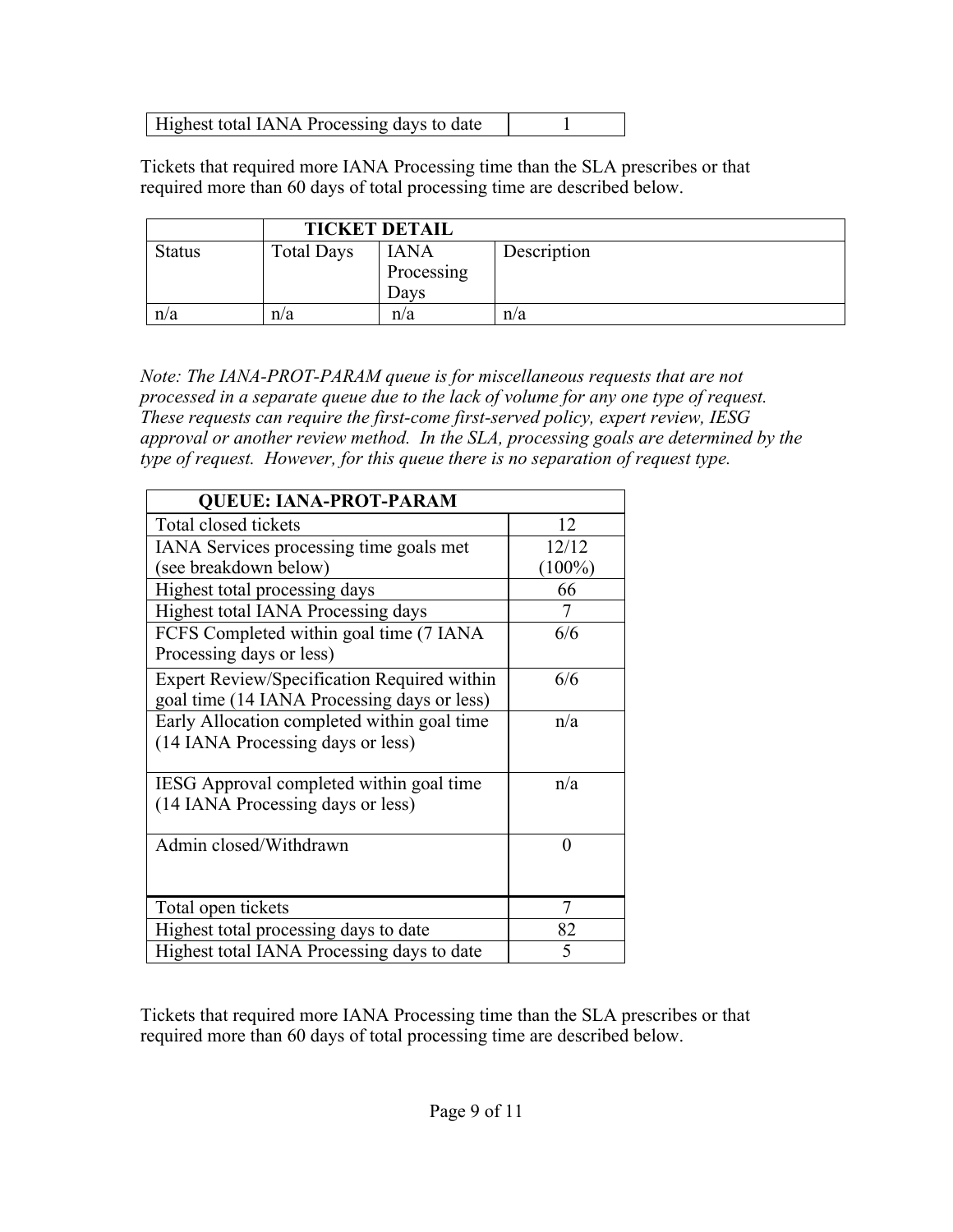|               | <b>TICKET DETAIL</b> |                |                                       |
|---------------|----------------------|----------------|---------------------------------------|
| <b>Status</b> | <b>Total Days</b>    | <b>IANA</b>    | Description                           |
|               |                      | Processing     |                                       |
|               |                      | Days           |                                       |
| <b>OPEN</b>   | 82                   | $\overline{2}$ | Delays with the Working Group Chairs. |
|               |                      |                |                                       |
| <b>OPEN</b>   | 68                   |                | Delay on the part of both expert and  |
|               |                      |                | requester.                            |
| <b>CLOSED</b> | 66                   | 6              | Delay on the requester's part.        |
| <b>OPEN</b>   | 65                   | 5              | Expert designation delays followed by |
|               |                      |                | delays on the part of both expert and |
|               |                      |                | requester.                            |

## **Deliverables**

In accordance with the SLA, the IANA Services Operator is reporting on the following deliverables due within five (5) month of implementation of the agreement for the reporting year 2019:

- 1) Provide publicly accessible, clear and accurate periodic statistics (continual)
- 2) Track and publicly report on a monthly basis (monthly report continual)
- 3) Single points of failure documentation to the IESG (continual)

### *Provide publicly accessible, clear and accurate periodic statistics*

See "Statistics" section of this report and also http://www.iana.org/reporting-andstats/index.html.

## *Track and publicly report on a monthly basis (monthly report)*

The SLA describes three items that the IANA Services Operator will provide monthly reports for. These items are outlined below along with a description of actions taken for each.

a. Resource allocation statistics as described in SLA item 2 of the Reports section

In item 2 in the Reports section of the SLA, there is a detailed list of statistics to be produced for the monthly report. The agreed upon partial statistics are found in the "Statistics" section of this report.